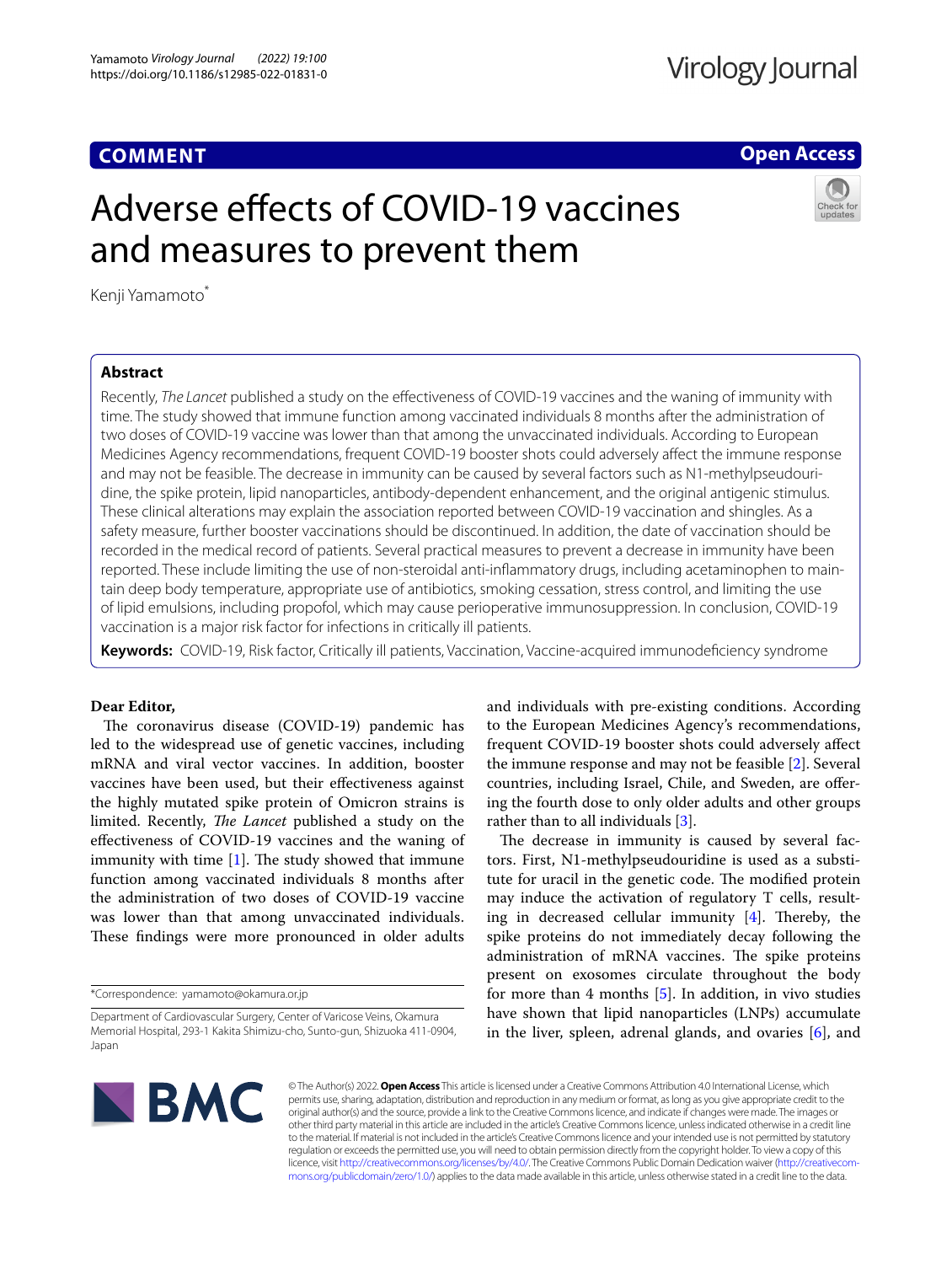that LNP-encapsulated mRNA is highly infammatory [[7\]](#page-2-6). Newly generated antibodies of the spike protein damage the cells and tissues that are primed to produce spike proteins [\[8\]](#page-2-7), and vascular endothelial cells are damaged by spike proteins in the bloodstream [[9\]](#page-2-8); this may damage the immune system organs such as the adrenal gland. Additionally, antibody-dependent enhancement may occur, wherein infection-enhancing antibodies attenuate the efect of neutralizing antibodies in preventing infection  $[10]$  $[10]$ . The original antigenic sin  $[11]$  $[11]$ , that is, the residual immune memory of the Wuhan-type vaccine may prevent the vaccine from being sufficiently effective against variant strains. These mechanisms may also be involved in the exacerbation of COVID-19.

Some studies suggest a link between COVID-19 vaccines and reactivation of the virus that causes shingles  $[12, 13]$  $[12, 13]$  $[12, 13]$  $[12, 13]$  $[12, 13]$ . This condition is sometimes referred to as vaccine-acquired immunodefciency syndrome [\[14](#page-2-13)]. Since December 2021, besides COVID-19, Department of Cardiovascular Surgery, Okamura Memorial Hospital, Shizuoka, Japan (hereinafter referred to as "the institute") has encountered cases of infections that are difficult to control. For example, there were several cases of suspected infections due to infammation after open-heart surgery, which could not be controlled even after several weeks of use of multiple antibiotics. The patients showed signs of being immunocompromised, and there were a few deaths. The risk of infection may increase. Various medical algorithms for evaluating postoperative prognosis may have to be revised in the future. The media have so far concealed the adverse events of vaccine administration, such as vaccine-induced immune thrombotic thrombocytopenia (VITT), owing to biased propaganda. The institute encounters many cases in which this cause is recognized. These situations have occurred in waves; however, they are yet to be resolved despite the measures implemented to routinely screen patients admitted for surgery for heparin-induced thrombocytopenia (HIT) antibodies. Four HIT antibody-positive cases have been confrmed at the institute since the start of vaccination; this frequency of HIT antibody-positive cases has rarely been observed before. Fatal cases due to VITT following the administration of COVID-19 vaccines have also been reported [[15\]](#page-2-14).

As a safety measure, further booster vaccinations should be discontinued. In addition, the date of vaccination and the time since the last vaccination should be recorded in the medical record of patients. Owing to the lack of awareness of this disease group among physicians and general public in Japan, a history of COVID-19 vaccination is often not documented, as it is in the case of influenza vaccination. The time elapsed since the last COVID-19 vaccination may need to be considered when invasive procedures are required. Several practical measures that can be implemented to prevent a decrease in immunity have been reported  $[16]$  $[16]$ . These include limiting the use of non-steroidal anti-infammatory drugs, including acetaminophen, to maintain deep body temperature, appropriate use of antibiotics, smoking cessation, stress control, and limiting the use of lipid emulsions, including propofol, which may cause perioperative immunosuppression [[17](#page-2-16)].

To date, when comparing the advantages and disadvantages of mRNA vaccines, vaccination has been commonly recommended. As the COVID-19 pandemic becomes better controlled, vaccine sequelae are likely to become more apparent. It has been hypothesized that there will be an increase in cardiovascular diseases, especially acute coronary syndromes, caused by the spike proteins in genetic vaccines [\[18](#page-2-17), [19](#page-2-18)]. Besides the risk of infections owing to lowered immune functions, there is a possible risk of unknown organ damage caused by the vaccine that has remained hidden without apparent clinical presentations, mainly in the circulatory system. Therefore, careful risk assessments prior to surgery and invasive medical procedures are essential. Randomized controlled trials are further needed to confrm these clinical observations.

In conclusion, COVID-19 vaccination is a major risk factor for infections in critically ill patients.

#### **Abbreviations**

COVID-19: Coronavirus disease 2019; HIT: Heparin-induced thrombocytopenia; LPN: Lipid nanoparticle; VITT: Vaccine-induced immune thrombotic thrombocytopenia.

#### **Acknowledgements**

The author would like to thank Editage [\(www.editage.com\)](http://www.editage.com) for English language editing.

#### **Author contributions**

KY wrote the entire manuscript text and reviewed it. The author read and approved the fnalmanuscript.

## **Funding**

None.

#### **Availability of data and materials**

Not applicable.

#### **Declarations**

**Ethics approval and consent to participate** Not applicable.

#### **Consent for publication**

Not applicable.

#### **Competing interests**

The author declares that he has no competing interests.